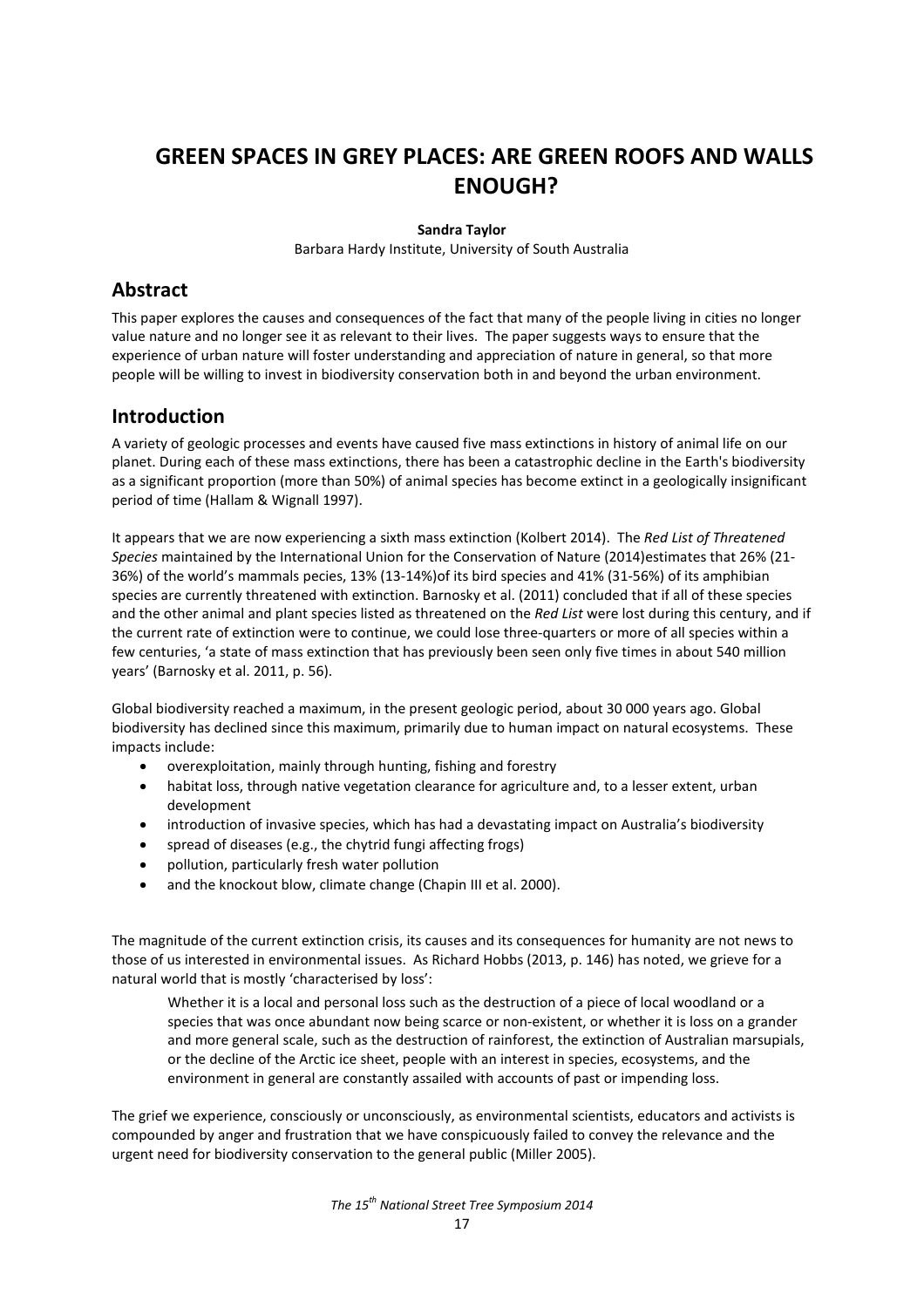The reasons for this failure are complex, but one reason is undoubtedly the fact that many people no longer value nature and no longer see it as relevant to their lives. The increasing estrangement of people from nature engenders ignorance about natural processes. This decline in ecological literacy encourages each generation to accept increasingly degraded natural environments as the norm, a process that has been termed 'the extinction of experience' (Pyle 1993, p. xiii).The current rate of biodiversity loss is catastrophic, but it continues largely unnoticed by the majority of people who react with scepticism, apathy or in differenceto predictions of a biologically impoverished future.

# **Estrangement from Nature**

Urbanisation is one of the main factors responsible for the increasing estrangement of people from nature. More and more people are living in towns and cities. More and more towns are becoming cities. More and more cities are becoming mega-cities.

Since 2011, the world's urban population has exceeded its rural population. By 2050, it is expected that 70% the world's people will live in towns and cities (Figure 1) (United Nations 2011).



**Figure 1 World Urban and Rural Population Percentages. Source: United Nations 2011.** 

Australia is one of the world's most urbanised countries. About 90% of Australians currently live in towns and cities and about 40% of all Australians live in the Greater Sydney and Melbourne Statistical Areas. Although South Australia is not Australia's most highly urbanised State, it is highly urbanised. About 78% of South Australians live in the urban and peri-urban environments of the Greater Adelaide Statistical Area; the area that used to be known as Metropolitan Adelaide and Outer Adelaide (Australian Bureau of Statistics 2014). We tend to think of Australian towns and cities as green and leafy places, at least during the winters of La Nina years, but we are rapidly losing urban greenspace. We are also making less use of the urban greenspace that we have. This is true of both private urban greenspace, particularly the residential backyard, and public urban greenspace, mainly urban parks.

# **Private Urban Greenspace**

GIS-based research has shown that private greenspace forms a very significant component of the total greenspace of our cities and towns, greater than 60% in some suburbs. However, the contribution of private greenspace to urban biodiversity and the ecosystem services provided by private greenspace have been largely unrecognised and undervalued (Barnett, Beaty & Doherty 2005).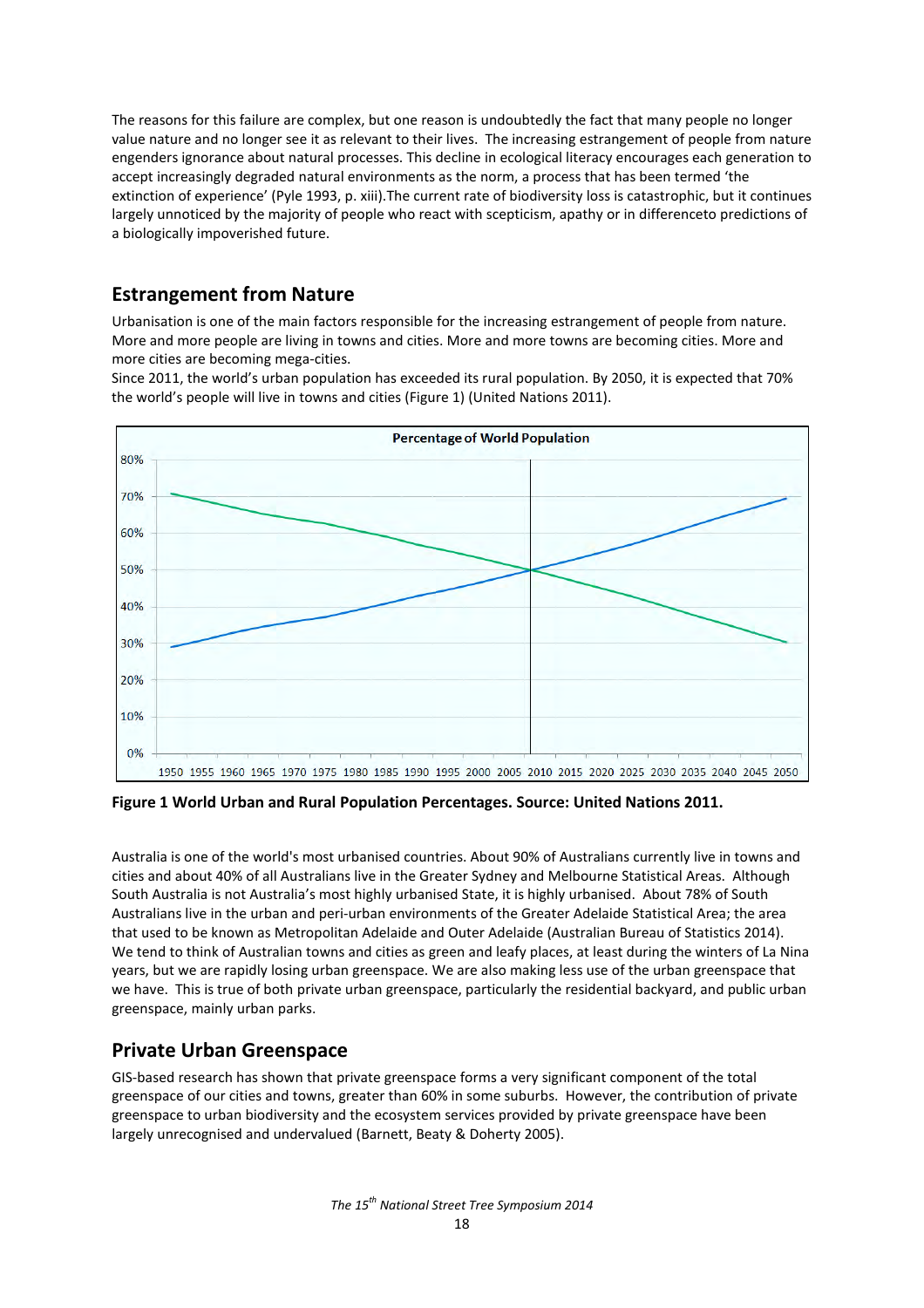In many cases, the traditional Australian backyard is considerably more biodiverse than the local urban park on the other side of the back fence (Taylor, Murray-Leach & Smith 2005). Unfortunately, as Tony Hall (2010) has demonstrated, the traditional Australian backyard is becoming almost as much a relic of the past as the traditional Hills Hoist.

According to Hall (2010, p.41), during the early 1990s, 'a dramatic change in Australian suburban form began. Houses with large backyards ceased to be built. Dwellings built since then now extend to within a few metres of the side and rear boundaries of the lot.' New suburban developments also commonly lack sidewalks, street verges and, therefore, street trees (Figure 2).





**Figure 2 Older Residential Area Versus New Residential Area. Source: Google Earth.**

# **Public Urban Greenspace**

Most of Adelaide's urban parks date from the post-WWII period of population growth and suburban sprawl. Earlier parks in the city centre, known as aesthetic or pleasure parks, were generally large and elaborately landscaped. The new urban parks were created mainly to provide active and passive recreational opportunities for the inhabitants of the suburbs. So the post WWII urban parks were downsized and their landscaping was simplified to more closely resemble playing fields than parklands(Nankervis 1998).

The City of Charles Sturt illustrates the development of urban parks following WWII. Charles Sturt has 390 hectares of public open space and 113 parks. Some of these are large regional parks, but most are small local recreation parks, generally less than two hectares in area (Figure 3). Children's playgrounds have been constructed in 110 of the parks (City of Charles Sturt 2006).



**Figure 3 Open Space in the City of Charles Sturt. Source: City of Charles Stuart (2006).**

*The 15th National Street Tree Symposium 2014*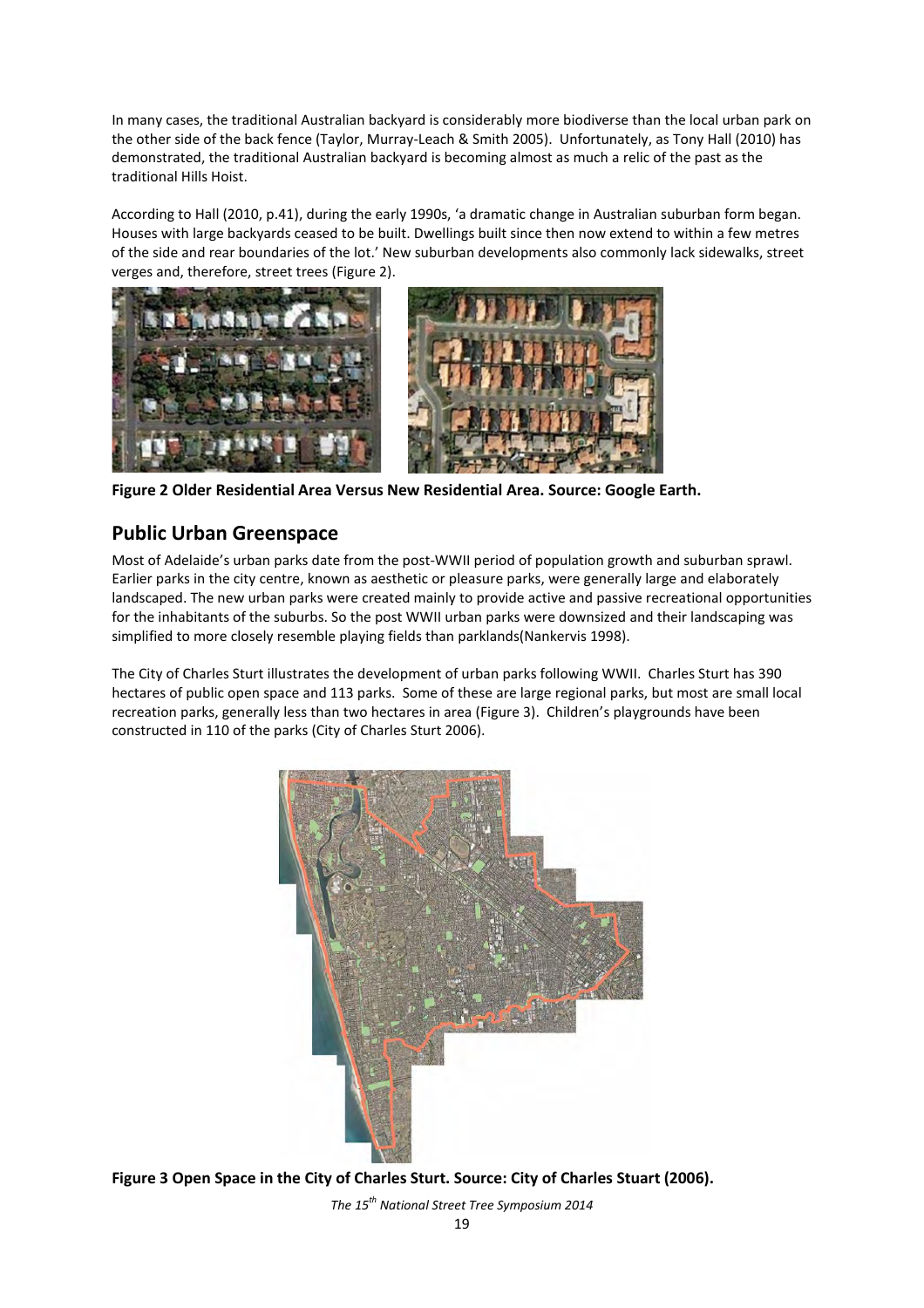Recreation parks generally contain large expanses of grass and tree shaded places for people to sit and have picnics. They tend to lack ornamental vegetation, beyond a few flowering shrubs, and have minimal biodiversity value. The larger recreation parks may also have team clubrooms and facilities like goal posts, basketball hoops, tennis courts, netball courts, bowling greens and cricket pitches.

In the post WWII period of immigration and the 'baby boom', children were recognised as significant urban park users, and play grounds were installed in most suburban parks(Nankervis 1998). The provision of facilities for children has continued with the installation of skate and BMX parks. Modern recreational trends have attempted to attract adult park users by including dog parks, exercise equipment and fitness trails. The loss of the traditional backyard has also created a demand, in many suburbs, for the inclusion of community gardens in larger urban parks.

Beginning in the 1970s, urban parks were increasingly required to perform ecological functions: cooling the urban heat island, storm water interception and retention, providing wildlife habitat, restoring watercourses and wetlands(Nankervis 1998).In many cases, this 'bush garden' trend in urban park design sacrificed social value for enhanced ecological value as recreational facilities were replaced by dense plantings of Australian shrubs.

More recently, there has been an emphasis on sustainability in urban park design, particularly in terms of water use, and also a reemphasis on making new urban parks attractive to people as well as wildlife; with limited success (Wright 2013).

While the ecological and social value of many of the new and redeveloped 'showcase' urban parks is very high, financial constraints have meant that the quality of many urban parks in the older suburbs has deteriorated. This is particularly true of the numerous small local urban parks that were established to provide recreational opportunities within walking distance for people living in the suburbs.

There is one of these local urban parks near my home. It is, typically, very small, about the size of a normal house block in my neighbourhood. It has a few trees and shrubs over lawn, a seat and some play equipment. It is reasonably well maintained, but during the 20 years I have been driving past this urban park, I've never seen anyone in it. Wright (2013, p. 312) tells a similar story about a small urban park near her home in Brisbane.

There are a number of reasons why people don't use their local urban parks:

- the decline in recreational use of urban parks in favour of indoor leisure and social activities
- the decline in unsupervised, unstructured outdoor children's play
- increasing vandalism and other anti-social activities
- increasing maintenance costs (security costs, labour costs, irrigation costs, insurance costs etc.)
- declining maintenance standards as a result of increasing maintenance costs
- deterioration and removal of facilities
- concerns about safety, particularly the safety of children, in urban parks.

# **Children's Outdoor Play**

Two recent reports on children's activities have noted with alarm the low level of unsupervised, unstructured outdoor children's play in Australia:

- *Missing Trees: the Inside Story of an Outdoor Nation* (Planet Ark 2013)
- *Is Sport Enough?: 2014 Report Card on Physical Activity for Children and Young People*(Active Healthy Kids Australia 2014).

The first of these reports found that …'1 in 4 Australian children under 16 years spend, on average, less than 2 hours of their spare time per week playing in natural outdoor environments' (Planet Ark 2013, p. 5). The second report found that Australian children are among the least active in the world and that 'the majority of Australian children and young people are not meeting the daily Australian physical activity guidelines' (Active Healthy Kids Australia 2014, p. 8).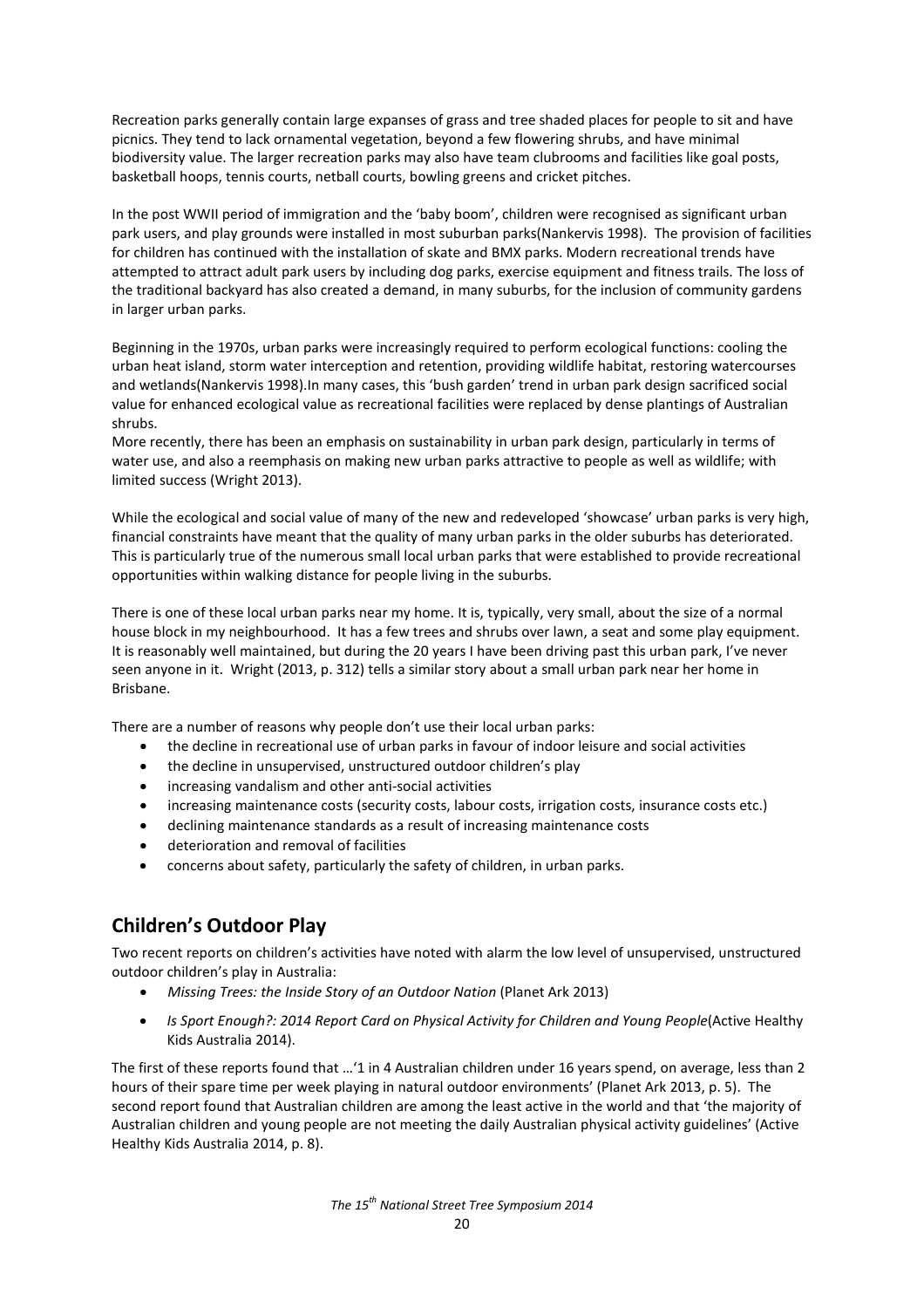Young children (2-4 year olds) are the most likely to be physically active and to play outdoors, while older children (5-17 year olds) are generally inactive and unlikely to engage in outdoor play (Active Healthy Kids Australia 2014).

Kellert (1996) notes that attitudes towards nature are mostly formed in childhood, particularly between the ages of nine and twelve years when children may acquire an interest in nature and the way that it functions, and between the ages of thirteen and seventeen when teenagers often become concerned with wildlife conservation and the ethical treatment of animals. However, the development of curiosity about and concern for nature depends on experience of the natural world, even if this experience is limited to mucking about in back yards and urban parks.

Richard Louv (2006), in his book *Last Child in the Woods: Saving our Children from Nature Deficit Disorder*, argues that direct exposure to nature is also essential for healthy childhood development. Louv directly links estrangement from nature to some of the most disturbing recent childhood trends, such as the rises in obesity, attention disorders and depression.

## **Reconnecting People with Nature**

In our increasingly urbanised world, contact with urban nature will be the only direct experience of nature that most people have. This begs the question, how can we ensure that the experience of urban nature will foster understanding and appreciation of nature, in general, so that people will be willing to invest in biodiversity conservation both in and beyond the urban environment?

Miller (2005) has suggested that we need a new biodiversity management strategy that will put nature back into the places where people live, work and spend their leisure time. This new strategy is intended to complement biodiversity conservation and restoration, but to go beyond these strategies in urban environments by consciously designing urban places to reconnect people with nature.

*Future Park: Imagining Tomorrow's Urban Parks* by Amalie Wright (2013) contains numerous, lavishly illustrated examples,in a wide range of countries, of urban parks and other urban places that have been designed to reconnect people with nature, often incorporating the latest trend in landscape architecture, green roofs and walls. The First Creek Wetland, located in the Adelaide Botanic Garden and the Goods Line Project in Sydney are Australian examples of the reconnection strategy.

Unfortunately, the design ideas illustrated by *Future Park* are expensive and mainly relevant to major urban development or redevelopment projects. Small local urban parks are unlikely to receive a *Future Park* makeover and will continue to decline without community intervention. So if you have a needy local urban park in your neighbourhood, consider adopting it.

The Adopt-a-Park movement for urban parks began in North America, but has been implemented by a few Australian City Councils. Adopt-a-Park volunteers participate in urban park maintenance and form Park Watch groups to increase urban park safety. Even more importantly, some Adopt-a-Park groups also organise events with a nature-focus (e.g., BioBlitzes) to encourage the use of urban parks as oasis of nature in the built environment and not just as venues for weddings and rock concerts.

However, to connect children with nature, all an urban park needs to provide is a safe green space where they can look and listen, dig and splash, chase and catch, explore and discover. A young child's curiosity about nature may foster a teenager's concern and an adult's action, but 'what is the extinction of a condor or an albatross to a child who has never known a wren?'(Pyle, 2003, p. 207).